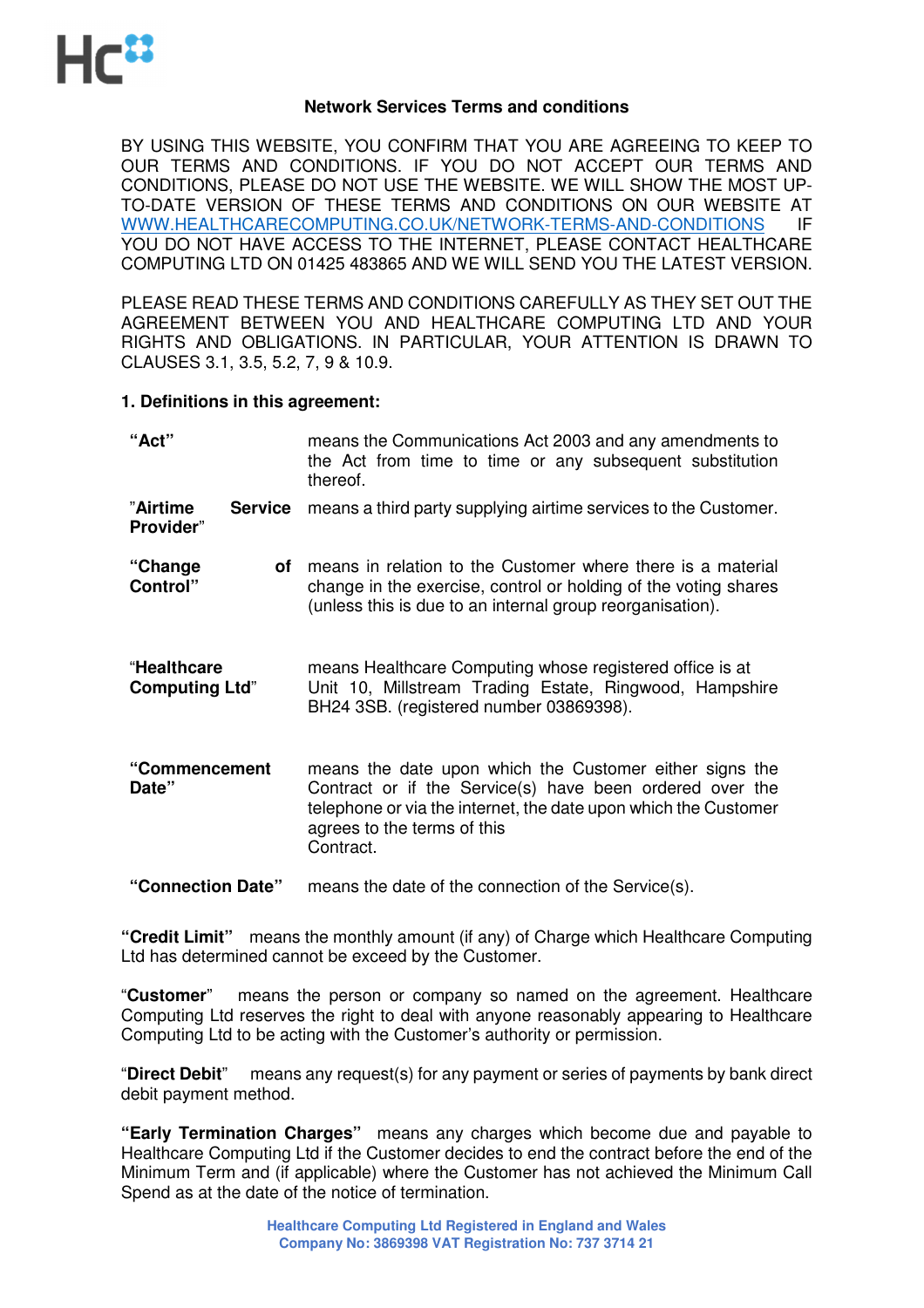

"**Equipment**" means any equipment or product (including for the avoidance of doubt mobile telephones) supplied by Healthcare Computing Ltd or any third party on behalf of Healthcare Computing Ltd to the Customer.

**"Minimum Call Spend"** means the level of spend which the Customer has committed to over the Minimum Term as set out in this agreement.

"**Minimum Term**" means the minimum period of 12 months from the Commencement Date or such other period as is prescribed for the relevant service or as is otherwise detailed in the agreement.

"**Mobile Services**" means the provision of services in relation to mobile telephony.

**"Rebate"** means where any Services (if any) comprise or include services where an amount is paid by Healthcare Computing Ltd to the Customer by way of a return on what has already been paid (**"Rebate Service"** shall be construed accordingly).

- **"Service Credit"** means the amounts payable (if any) by Healthcare Computing Ltd to the Customer in accordance with clause 2.17.
- **"Service Failure"**  means any failure, error or defect in the provision of the Service(s) by Healthcare Computing Ltd but excludes failures, errors or defects arising from, caused or contributed to by the Customer's acts and/or omissions or third parties including, but not limited to, any third-party operator of the communications services or equipment or anything that arises as a result of something beyond Healthcare Computing Ltd.'s reasonable control.
- **"Service Level"**  means the standard of performance (if any) in relation to a Service(s)
- "**Services**" means the provision of telecom services and/or Equipment and/or Mobile Services and/or fraud monitor, line assurance and services provided by Healthcare Computing Ltd relating to the Internet and any related service provided by Healthcare Computing Ltd to the Customer under this agreement.

"**Small Business Customer**" has the meaning as set out in the OFCOM General Conditions from time to time and currently means a customer who is neither himself a communications provider, nor a person who is such a customer in respect of an undertaking carried on by him for which more than 10 individuals work (whether as employees or volunteers or otherwise).

## **2. The Services and Equipment**

What Services Healthcare Computing Ltd Provide

2.1 Save as provided in these terms and conditions Healthcare Computing Ltd shall provide the Customer with such Services and Equipment as are requested by the Customer and any use of the Services or payment for the Services is deemed acceptance of these terms and conditions.

In respect of fraud monitor, line assurance and other services the additional terms and conditions set out on our website shall be deemed to be incorporated herein. Healthcare Computing Ltd shall only become liable to supply Services to the Customer once satisfactory responses to credit checks and criminal bureau checks have been received by Healthcare Computing Ltd and (where appropriate) any airtime service provider. Healthcare Computing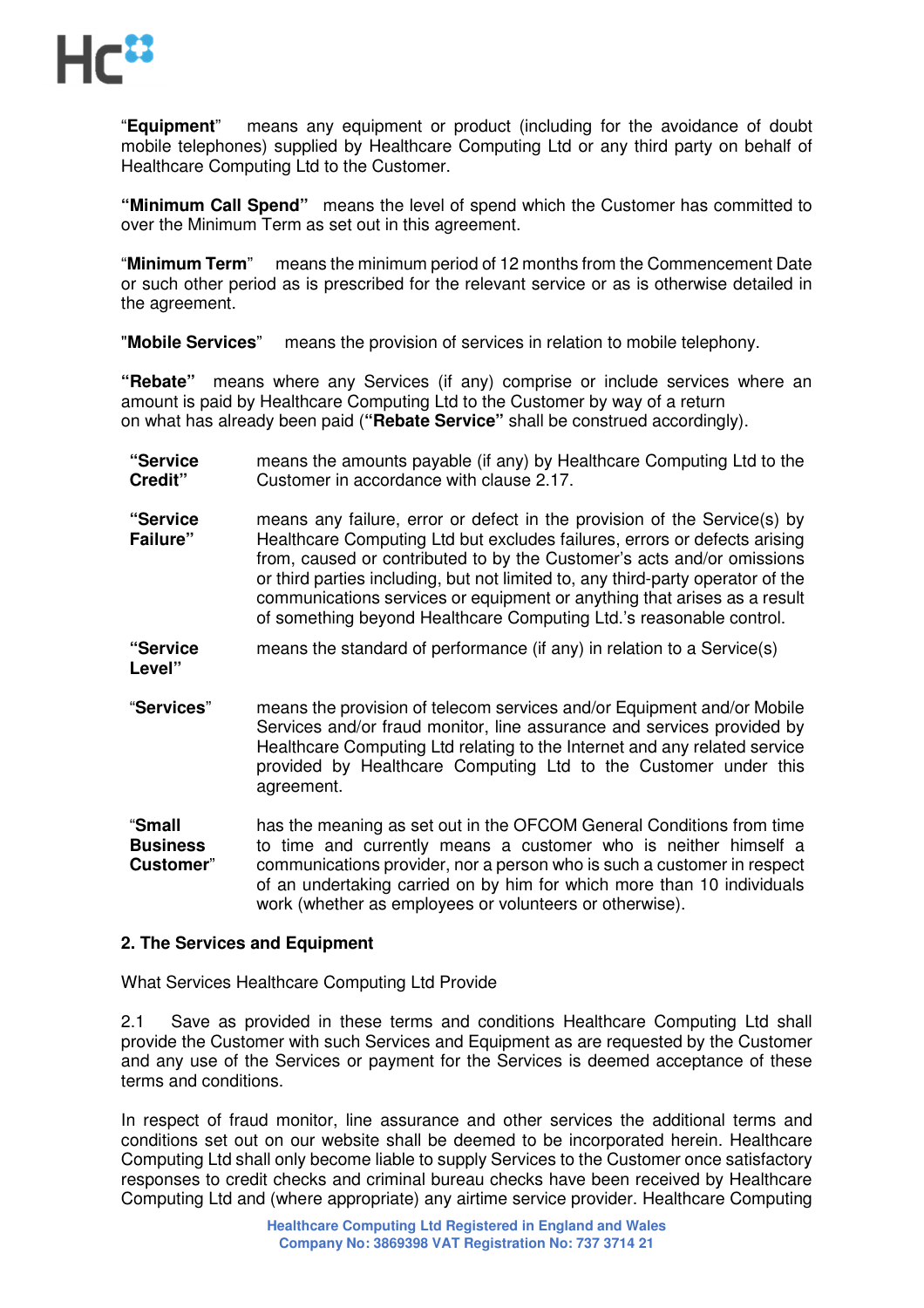

Ltd will monitor and record information relating to a customer's trade performance and such records will be made available to credit reference agencies, who may share that information with other businesses in assessing applications for credit and fraud prevention.

2.2 The Customer shall be responsible for the safe keeping and safe and proper use of the Services and any related Equipment after installation of the Services and the Customer undertakes in particular:

2.2.1 not to cause any attachments other than those approved for connection under the Act to be connected to any Equipment.

2.2.2 not to contravene the Act or any other relevant regulations or licences.

2.2.3 not to allow any unauthorised access to the Equipment or the Services.

2.3 The Customer hereby agrees that its apparatus shall at all times conform to the standard or standards (if any) for the time being designated under the Act and Healthcare Computing Ltd shall not be under any obligation to connect or keep connected any Customer apparatus if it does not comply or if in the reasonable opinion of Healthcare Computing Ltd it is likely to cause death, personal injury, damage or to impair the quality of any Services provided by Healthcare Computing Ltd.

2.4 The Customer undertakes to use the Services in accordance with the Act and Healthcare Computing Ltd.'s acceptable use policy and fair usage policy (as published from time to time at www.healthcarecomputing.co.uk/network-terms-and-conditions ) and the Customer further undertakes not to use the Services and to procure that none of its employees use the Services:

2.4.1 as a means of communication for a purpose other than that for which the Services are provided, and

2.4.2 for the transmission or receipt of any material which is defamatory offensive or of an abusive or menacing character or otherwise is in breach of Healthcare Computing Ltd.'s acceptable use policy.

2.5 Any Equipment supplied by Healthcare Computing Ltd further to a rental agreement remains the property of Healthcare Computing Ltd and must be made available for collection on the expiry or termination of this agreement.

2.6 The Customer will not procure or be party to an agreement or arrangement to provide or receive telecommunications material, Services or services similar to the Services by way of telecommunication provision via the Equipment without the permission of Healthcare Computing Ltd in writing and the prior payment in full for the Equipment. For the avoidance of doubt the use and/or provision of services using the Equipment and/or Services which may be deemed by the airtime services provider as a gateway is a material breach of this agreement.

2.7 The Customer shall not publicise any number in any way or commit to any advertising or publicity until such time as it has received from Healthcare Computing Ltd in writing confirmation that the number is live and tested. Healthcare Computing Ltd will use reasonable endeavours to provide you with the Services by the dates agreed with you and to continue to provide the services until this agreement is terminated. Healthcare Computing Ltd will not be liable for any loss or damage should the Service not commence or restart on the agreed date. Where Healthcare Computing Ltd is supplying network services as part of the Services the Customer must provide to Healthcare Computing Ltd details of all the related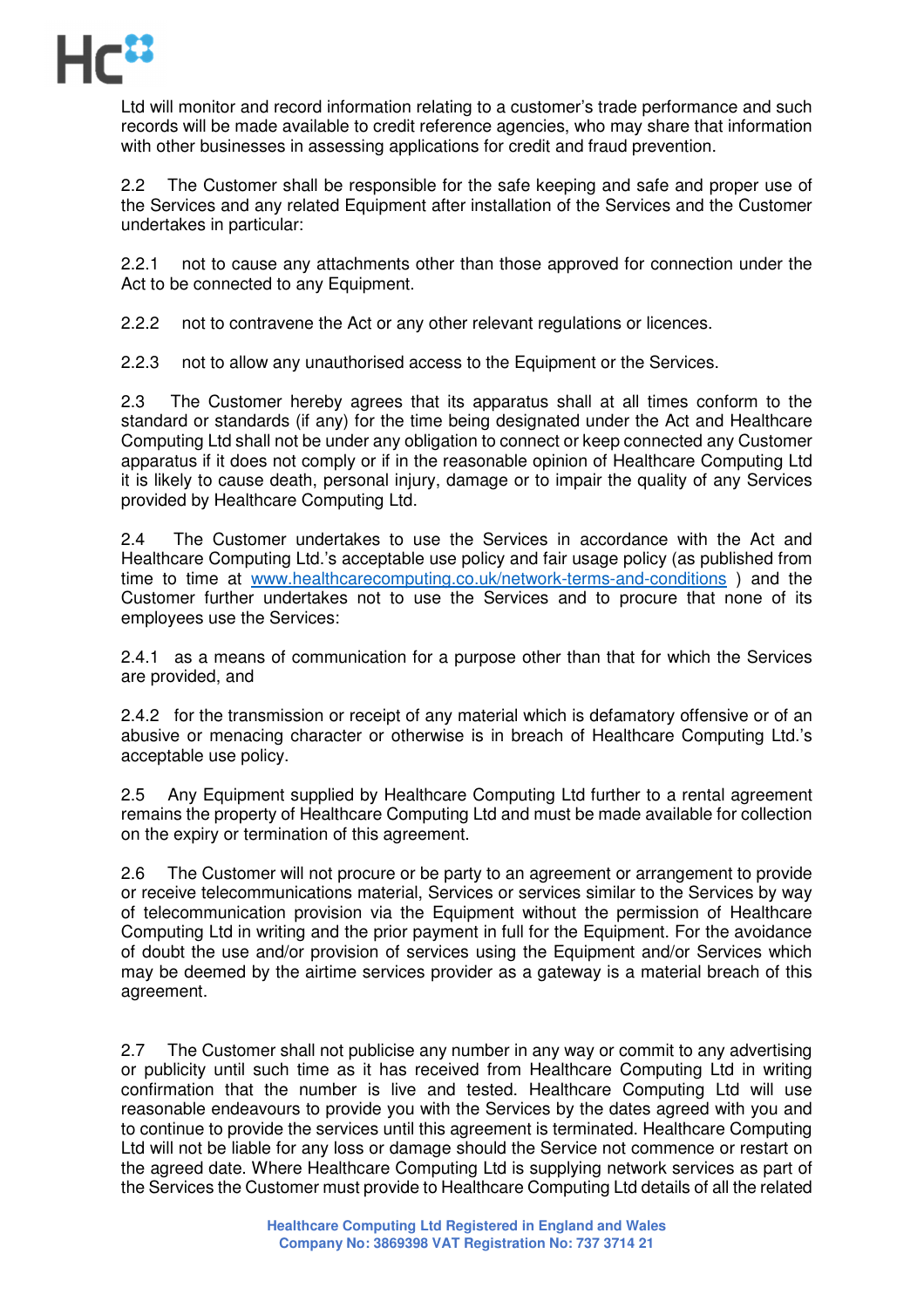

services that it wishes to receive relating to any telephone number that the Customer wishes to use. Healthcare Computing Ltd will provide network Services through such party as it deems appropriate.

2.8 The Customer shall give Healthcare Computing Ltd at least 30 days' written notice in the event that above average use of the Services is likely to occur. Healthcare Computing Ltd shall not be liable for failure/withdrawal of any part of the Services should such notice not be given.

2.9 Healthcare Computing Ltd.'s acceptable use policy and fair usage policy form part of this agreement and includes any restrictions imposed on Healthcare Computing Ltd by the provider to it of the Services and/or Equipment and is designed to protect the level and quality of the services that Healthcare Computing Ltd offers to all of its customers and permits Healthcare Computing Ltd to regulate the Customer's use of the Services. The Customer acknowledges that, in respect of any broadband speeds, any speeds quoted by Healthcare Computing Ltd are approximate only and that the level of service that can be obtained by the Customer will be dependent on factors outside the control of Healthcare Computing Ltd including but not limited to the geographical proximity of the Customer to the local exchange and the quality of the infrastructure serving the Customer's premises.

2.10 The Customer hereby specifically authorises Healthcare Computing Ltd to send/resend CPS during the continuance of this agreement, and hereby waives Healthcare Computing Ltd.'s obligation to notify it of the same being done. If the Customer wishes to receive such notification, then it must so inform Healthcare Computing Ltd in writing.

2.11 Where Healthcare Computing Ltd provides software to the Customer as part of the Services and/or Equipment Healthcare Computing Ltd, the Customer acknowledges that, unless otherwise set out in this agreement, all intellectual property rights in any such software and/or Equipment remain with Healthcare Computing Ltd, or its suppliers or licensors. Healthcare Computing Ltd hereby grants a non-exclusive licence of the software to the Customer solely for the use of the same by the Customer in connection with the Services and/or Equipment. This licence automatically terminates on termination of this agreement. Healthcare Computing Ltd does not warrant that the software will be error–free and the Customer hereby agrees to make proper back-ups of all data. The Customer agrees that it will not copy, decompile or modify the software without the prior written consent of Healthcare Computing Ltd and will not distribute the software to any third party.

2.12 Where Healthcare Computing Ltd incur site survey, provisioning, engineering or other fees (whether its own or to a third party) associated with meeting the customer's requirements and/or subsequently the line does not become operational for any reason then Healthcare Computing Ltd have the right to charge the customer fees of up to £120 per line together with any charges levied on Healthcare Computing Ltd by a third party in bringing the associated infrastructure up to the relevant standard.

2.12.1 If the Customer instructs Healthcare Computing Ltd to cease or port the provision of a NGN (non-geographic number) Healthcare Computing Ltd has the right to charge the Customer a disconnection fee of £99 for each NGN number.

2.13 Where the Customer is a Small Business Customer they have the right to cancel the agreement within 7 days of the date of the contract. Cancellation can be made by notifying Healthcare Computing Ltd by fax, email or telephone. Any services used within this period will be chargeable. Any third-party costs incurred by Healthcare Computing Ltd within this period at the request of the Customer will be chargeable. Cancellation charges may apply if the service is terminated outside of prescribed timescale. Small Business Customer s may have additional rights in respect of contract renewal periods. Please see www.ofcom.org.uk for further information.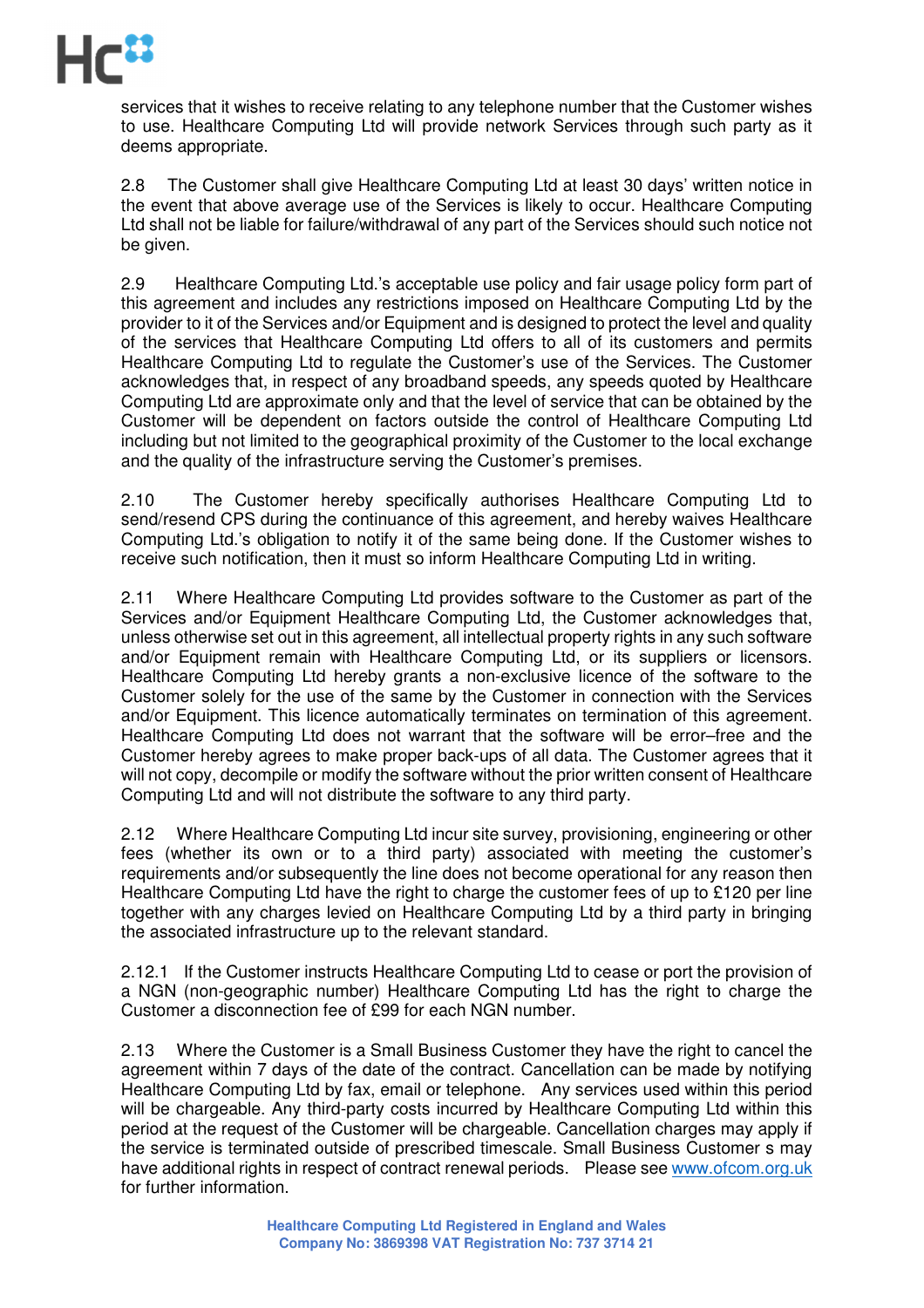

2.13.1 Where the Customer is not a Small Business Customer but is entitled or permitted by Healthcare Computing Ltd to cancel the agreement during any initial cancellation period, any services used within this period will be chargeable and any third party costs (including cancellation fees) incurred by Healthcare Computing Ltd within this period at the request of the Customer will be chargeable. Cancellation charges may apply if the service is terminated outside of prescribed timescale.

2.14 Where the Customer is a Small Business Customer they have the right to take unresolved complaints to an approved Alternative Dispute Resolution agency eight weeks after the complaint was made. CISAS is an independent approved Alternative Dispute Resolution agency which provides this service free of charge.

2.15 Where Healthcare Computing Ltd allocate to the Customer a telephone number or code as part of the Services, the Customer acknowledges that they will not acquire any legal, equitable or other rights in relation to any such telephone numbers or codes. Healthcare Computing Ltd can withdraw or change any such telephone numbers or codes but will only do so if it is required to under any legal or regulatory changes.

## **What Level of Service Healthcare Computing Ltd Provides**

2.15 Healthcare Computing Ltd will provide the Service(s) in accordance with the terms of this agreement and shall use reasonable skill and care when providing the Service(s).

2.16 Healthcare Computing Ltd does not guarantee that the Services will be continuously available or free from Service Failures.

2.17 If a Service Level is not achieved by Healthcare Computing Ltd as a result of a Service Failure, Healthcare Computing Ltd will, subject to Clause 7, pay to the Customer a Service Credit.

#### **3. How long this agreement lasts and when can it be ended**

3.1 The obligations for each of the parties start on the following dates:

3.1.1 (a) The Customer's obligations start on the Commencement Date and will continue for the Minimum Term and thereafter for further periods each equivalent to the Minimum Term until terminated by either party giving to the other not less than 90 days' prior written notice expiring at the end of the Minimum Term or at the end of any subsequent period as appropriate.

3.1.1 (b) Where the Customer has provided notice in accordance with Clause 3.1 but fails to transfer their services away from Healthcare Computing Ltd within 90 days following the expiry of the Minimum Term or the expiry of any subsequent period, this will be deemed as acceptance by the Customer of continuing to contract with Healthcare Computing Ltd for a further period equivalent to the Minimum Term (unless Healthcare Computing Ltd agree otherwise).

3.1.2 Healthcare Computing Ltd.'s obligations start on the Connection Date.

3.2 Either party shall be entitled forthwith to suspend and/or terminate this agreement by giving written notice to the other if:

3.2.1 the other commits a continuing or material breach of this agreement and, if the breach is capable of remedy, fails to remedy it within 14 days (but 7 days in the case of failure by the Customer to pay the Charges) after receipt of a written notice giving full particulars of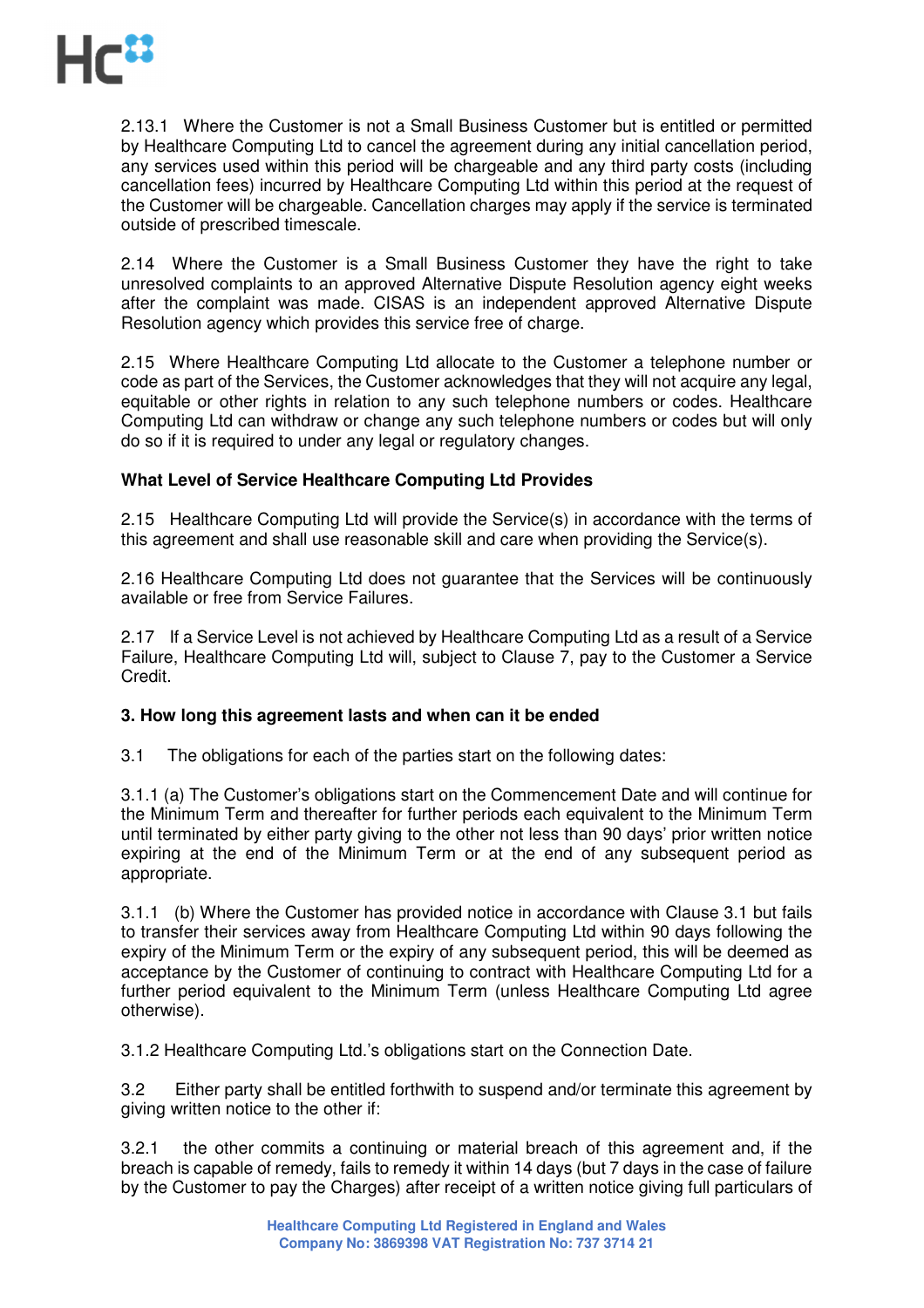

the breach and requiring it to be remedied; or

3.2.2 an administrator takes possession or a receiver is appointed over any of the property or assets of the other party, the other party makes any voluntary arrangement with its creditors or becomes subject to an administration order, the other party becomes bankrupt or goes into liquidation (except for the purposes of an amalgamation, reconstruction or other reorganisation and so that the company resulting from the reorganisation effectively agrees to be bound by or to assume the obligations imposed on the other party under this agreement); or

3.2.3 the other party ceases, or threatens to cease, to carry on business.

3.3 Healthcare Computing Ltd may terminate this agreement immediately if:

3.3.1 any licence or agreement under which Healthcare Computing Ltd or the Customer has the right to run its telecommunications system and in the case of the Customer connect it to the Healthcare Computing Ltd system is revoked, amended or otherwise ceases to be valid; or

3.3.2 the Customer is suspected, in the reasonable opinion of Healthcare Computing Ltd, of involvement with fraud or attempted fraud in connection with use of the Services or this Agreement;

3.3.3 Healthcare Computing Ltd are instructed by OFCOM or any other competent legal or regulatory authority to stop providing the Service(s) to the Customer;

3.3.4 the Customer has breached the agreement in such a way that Healthcare Computing Ltd could be in breach of any Legislation and/or in breach of any agreements with its thirdparty providers required to provide the Service(s);

3.3.5 The Customer commits persistent non-material breaches (which, in aggregate amount to a material breach);

3.3.6 Healthcare Computing Ltd reasonably suspects that the Customer is unable to pay or is refusing to pay Healthcare Computing Ltd charges and/or budget plan payments;

3.3.7 A Change of Control takes place or is proposed.

3.4 For the purpose of clause 3.2, a breach shall be considered capable of remedy if the party in breach can comply with the provision in question in all respects other than as to the time of performance (provided that time of performance is not of the essence).

3.5 The Customer can terminate this agreement by giving Healthcare Computing Ltd one month's written notice:

3.5.1 for convenience before the end of the Minimum Term, but acknowledges that Healthcare Computing Ltd shall be entitled to invoice the Customer any Early Termination Charges for either the agreed Minimum Spend Levels that the Customer would have paid for had they not terminated the agreement early, or if there is no Minimum Spend Levels, the average charges over the previous six months' invoices prior to the date of termination times by the remaining months of the Minimum Term. The Customer further acknowledges that the above remedy for Healthcare Computing Ltd is a fair and reasonable estimate of Healthcare Computing Ltd.'s loss incurred as a result of the early termination of the agreement by the Customer; or

3.5.2 If Healthcare Computing Ltd changes the Terms and Conditions pursuant to clause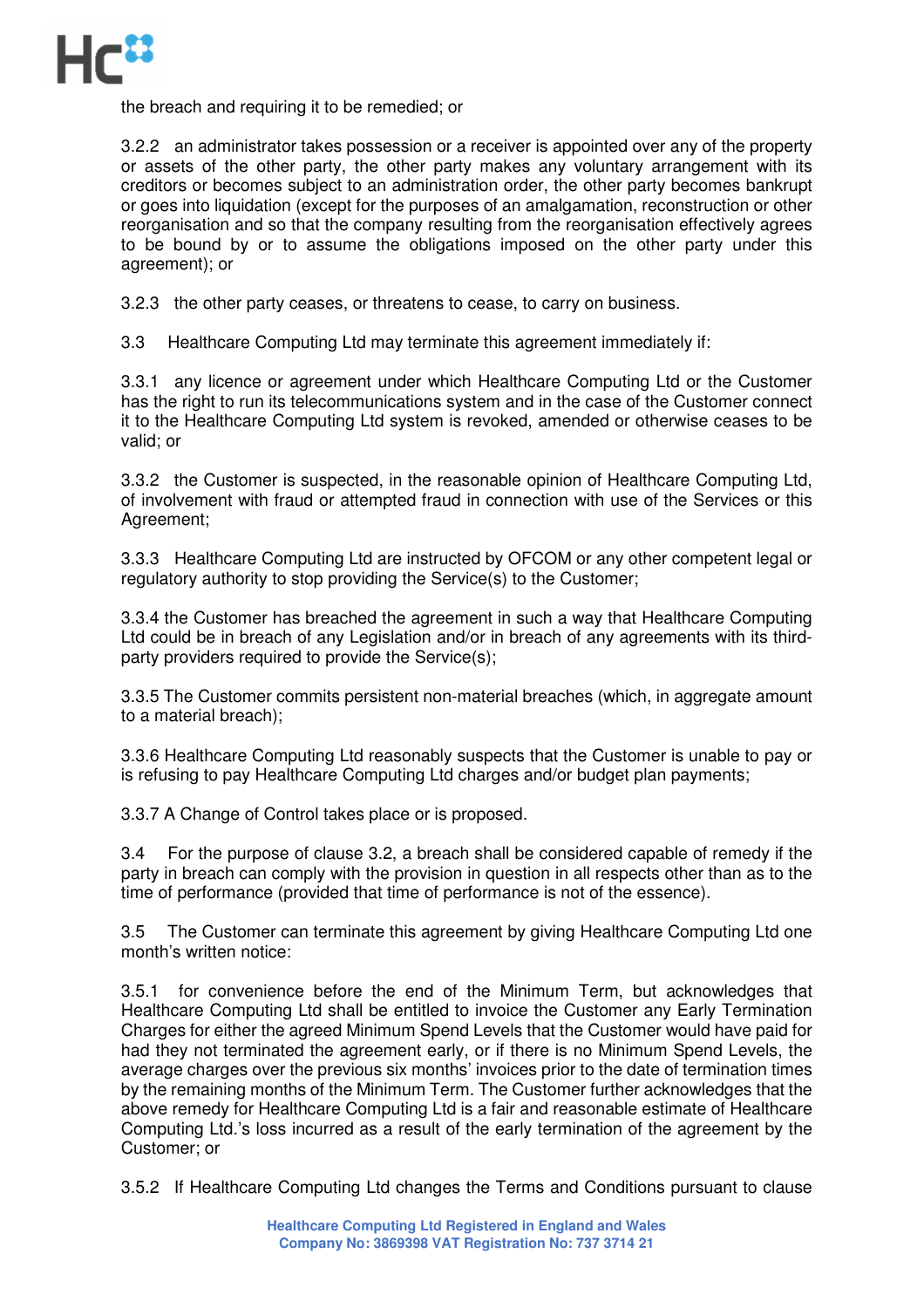

10.2 For the avoidance of doubt, if the Customer terminates pursuant to this clause 3.5.2, there shall be no Early Termination Charges incurred by the Customer to Healthcare Computing Ltd.

3.6 A waiver by either party of a breach of a provision of this agreement shall not be considered as a waiver of a subsequent breach of the same or another provision.

3.7 In the event of termination by either party for any reason:

(a) Healthcare Computing Ltd shall be entitled to recover from the Customer:

(i) the Equipment or cost thereof as appropriate including, where appropriate, but not limited to the cost of installing or removing the Equipment:

(ii) all liabilities, claims, costs, losses and expenses incurred by Healthcare Computing Ltd (including the initial CPS and engineering costs and of providing the Services);

(iii) all losses suffered by Healthcare Computing Ltd by way of third party claw-back where such claw-back is due to the breach by the Customer of this agreement or the third-party agreement; and

3.7.1 Until such time as the Customer has transferred to a new provider, Healthcare Computing Ltd shall be entitled to amend its charges to its standard published usage charges upon giving the Customer one month's written notice of any such change. Any such increase in charges will be effective for any use of the Services after the date of such notice

3.7.2 Leased lines and certain other services may incur additional charges as a result of third party termination costs incurred by Healthcare Computing Ltd. Please enquire for details of applicable charges.

3.8 The rights to terminate this agreement given by this clause 3 shall not prejudice any other right or remedy of either party in respect of the breach concerned (if any) or any other breach. Continued use of the Services post termination will result in Healthcare Computing Ltd levying its standard published usage charges for all Services used, which charges the Customer shall pay immediately upon demand.

3.9 Where the Customer cancels part only of a bundle of Services, Healthcare Computing Ltd reserves the right (in addition to its rights under clause 3.7) to charge the Customer for the Services so cancelled in accordance with Clause 3.6 and to amend charges to the Customer for the remaining Services to its standard rates.

## **4. Access to premises**

4.1 To enable Healthcare Computing Ltd to comply with its obligations under the Agreement:

4.1.1 the Customer shall allow or procure permission for Healthcare Computing Ltd and any other person(s) authorised by Healthcare Computing Ltd to have reasonable access to the Customer's premises and the Services' connection points or, where network connection services form part of the Services, such location on the Customer's premises and/or any neighbouring premises as Healthcare Computing Ltd reasonably requires and shall at all times provide such reasonable assistance as Healthcare Computing Ltd requests.

4.1.2 Healthcare Computing Ltd will endeavour to carry out work by appointment and during normal working hours, but may request the Customer to provide access at other times. If at the request of the Customer Healthcare Computing Ltd carries out work outside its normal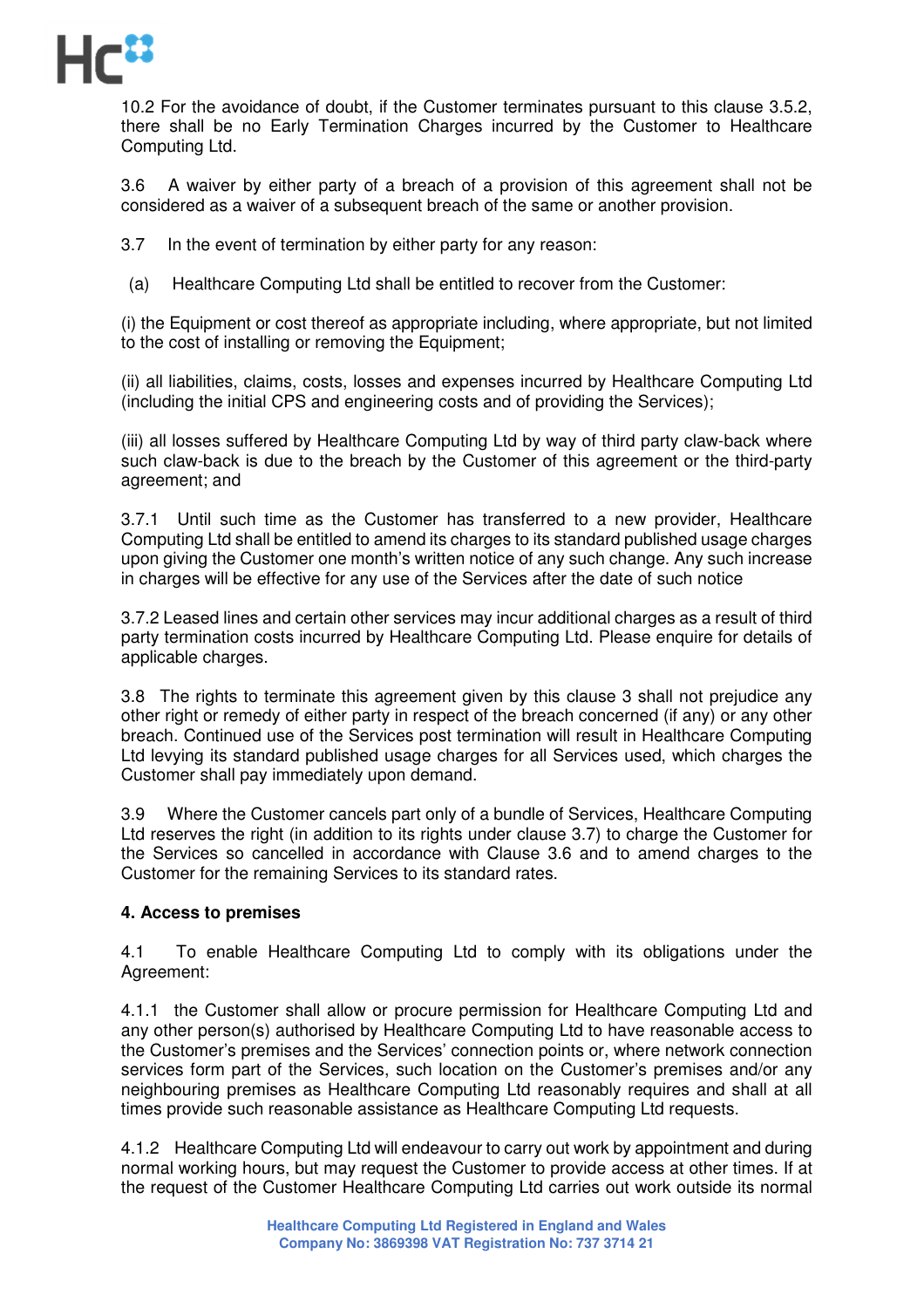

working hours the Customer will be responsible for Healthcare Computing Ltd.'s reasonable additional charges.

4.1.3 unless otherwise agreed the Customer shall at its own expense carry out such site preparations as Healthcare Computing Ltd may reasonably require. Where a site survey is carried out the costs thereof and of any required work identified in the site survey shall be borne by the Customer.

4.2 If the Customer requests maintenance or repair work which is found to be unnecessary or results from an act or omission of the Customer, Healthcare Computing Ltd will charge for the work and the costs incurred.

4.3 The Customer hereby duly authorises Healthcare Computing Ltd, its dealers and agents to reprogram and or remove existing access equipment in order to provide the Services. In the event that the work is undertaken by the Customer's existing maintainer and not Healthcare Computing Ltd, Healthcare Computing Ltd will pay a maximum contribution of £75 plus vat towards any charges raised by the Customer's existing maintainer. The Customer to pay all other costs.

4.4 Where BT Openreach charges Healthcare Computing Ltd for repairs (and/or engineering call out), and the fault is due to damage to the Customer's equipment, Healthcare Computing Ltd reserves the right to invoice the Customer for the amount of such BT Openreach charge together with an administration charge of £25.

4.5 Where required by Healthcare Computing Ltd, the Customer shall ensure that environmental conditions are maintained for Equipment.

## **5. What Healthcare Computing Ltd Charges and When the Customer Must Pay Healthcare Computing Ltd**

5.1 Unless otherwise specified in writing by Healthcare Computing Ltd the Customer agrees to pay Healthcare Computing Ltd.'s charges and/or budget plan payments monthly by Direct Debit, the first payment to be made at the discretion of Healthcare Computing Ltd within thirty days of the start of the provision of the Services and in accordance with the applicable tariffs. Where network connection and/or line rental services form part of the Services the charges shall be paid in advance.

5.2 Usage charges will be such charges for the use of the Services by either (i) the Customer or (ii) any third party who has accessed the Equipment without the Customer's authority and fraudulently used the Services as Healthcare Computing Ltd may notify to the Customer from time to time by e-mail or by post.

Details of the Customer's current charges can be obtained by emailing Healthcare Computing Ltd at sales@healthcarecomputing.co.uk with full account details. There will be a minimum monthly usage charge and low usage charge for each Service as set out in Healthcare Computing Ltd.'s price list from time to time. Usage charges payable shall be calculated by reference to any data recorded or logged by Healthcare Computing Ltd or its service carrier and not by reference to any data recorded or logged by the Customer. Healthcare Computing Ltd shall be entitled to estimate the usage charges in circumstances where the relevant data is not available to Healthcare Computing Ltd in a timely manner, and any estimated usage charge shall be reconciled on a subsequent invoice.

5.2.1 Unless otherwise stated all other amounts due from the Customer to Healthcare Computing Ltd shall be paid within 7 days of the date of Healthcare Computing Ltd.'s invoice.

5.3 If the Customer fails to make any payment on the due date then, without limiting any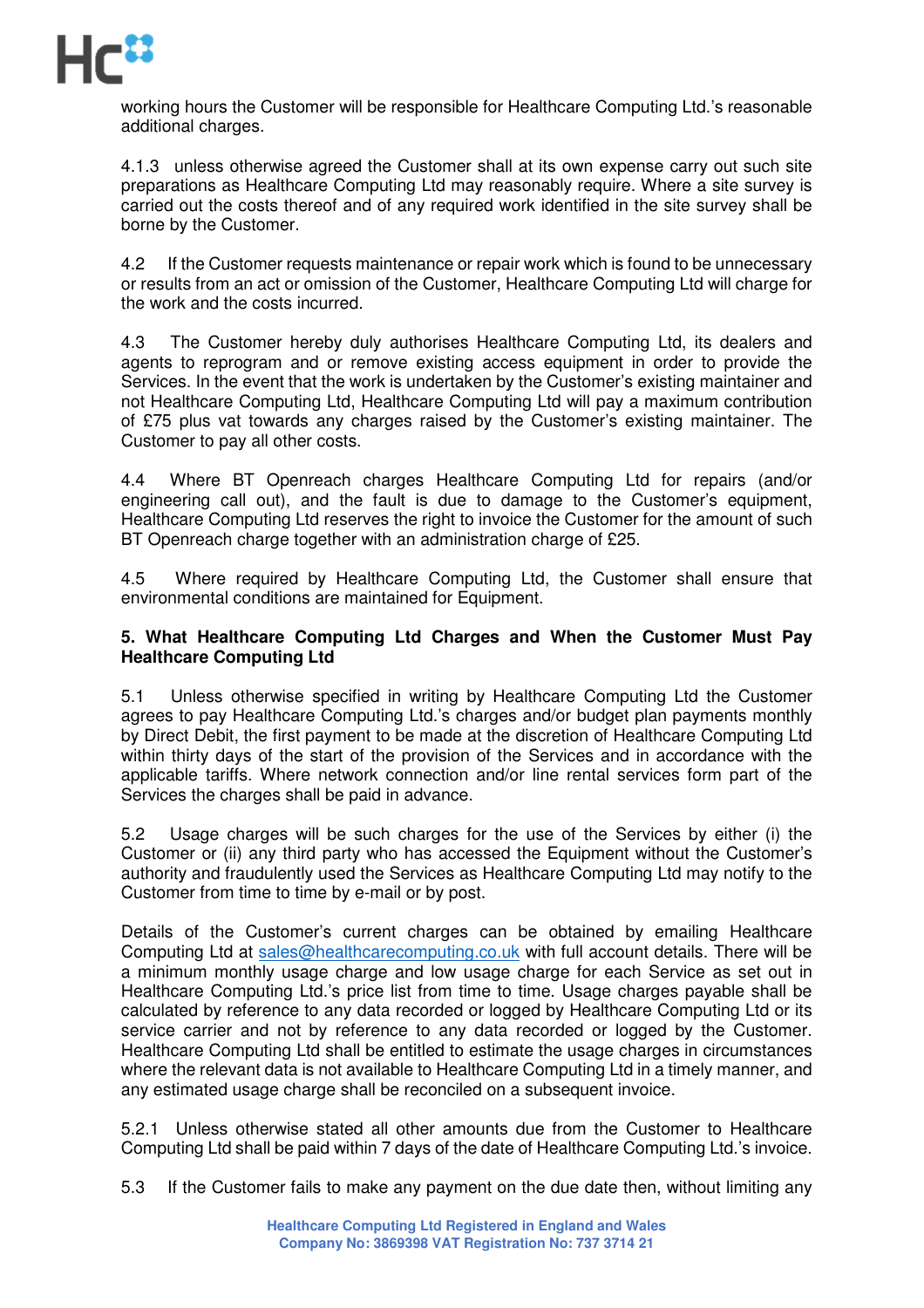

other right or remedy available to Healthcare Computing Ltd (such failure to pay being a material breach of this agreement), Healthcare Computing Ltd may charge the Customer (i) an administration fee of £25 and/or statutory compensation at the prevailing rate and (ii) interest (both before and after any judgment) on the amount unpaid, at the rate of 8 per cent per annum above Barclays Bank base rate from time to time, until payment in full is made (a part of a month being treated as a full month for the purpose of calculating interest).

5.4 The price for the Services is exclusive of any applicable value added tax, which the Customer shall be additionally liable to pay to Healthcare Computing Ltd.

5.5 The Customer agrees to pay Healthcare Computing Ltd in full without any set-off all sums due to Healthcare Computing Ltd under this Agreement.

5.6 Healthcare Computing Ltd shall be entitled to require the Customer to pay a deposit in respect of future usage charges and the Customer shall pay the amount so required within 7 days of a request for the same.

5.7 The Customer authorises Healthcare Computing Ltd to vary the amount, frequency and time of any Direct Debit to such level as Healthcare Computing Ltd deem reasonably appropriate (a) to take account of either an increase or decrease in usage of the Services by the Customer (b) to reduce such indebtedness of the Customer to Healthcare Computing Ltd and/or (c) to such other operational matter affecting the Services as Healthcare Computing Ltd shall in its discretion deem reasonable.

5.8 If the Customer elects an alternative payment method to that of paying by monthly Direct Debit, Healthcare Computing Ltd shall be entitled to charge a monthly administration fee of £5.50.

5.9 If any payment is cancelled or returned unpaid by the Customer's bank or if the Customer fails to discharge any invoice within 7 days of its date, then without prejudice to any right or remedies under this Agreement, Healthcare Computing Ltd shall from the time of such failure provide the Services at the standard published usage charges and in addition the Customer agrees to pay Healthcare Computing Ltd an administration fee of £25. For the avoidance of doubt the time of payment is of the essence of this Agreement and a failure to pay on time or the cancellation of a Direct Debit shall be a material breach of contract allowing Healthcare Computing Ltd to terminate this Agreement immediately. Invoices paid by credit card incur an additional £5 or 3% charge of the transaction whichever is the greater.

5.10 Should the Customer have any dispute with regard to the usage charges or any other charges, the Customer shall give written notice to Healthcare Computing Ltd of the amount in dispute and the reason for the dispute. Any rectification or amendment of such disputed charges are limited to the 6 months prior to the written notification being received by Healthcare Computing Ltd and remains at Healthcare Computing Ltd.'s sole discretion such discretion not to be unreasonably withheld. Such notice must be received prior to the Customer not paying any amount due to Healthcare Computing Ltd, failing which the Customer shall be deemed to be in breach of contract and clause 3.3.3 shall apply together with clause 5.8 and clause 5.3 in respect of the entire balance. The Customer shall remain liable to pay all amounts not in dispute in accordance with the terms of this agreement.

5.11 The Customer remains liable for all charges whether the Customer or someone else used the services and whether the services were used with the Customer's knowledge and consent or otherwise including and not limited to fraudulent calls made by a rogue callers and calls made by any third party who has gained unauthorised access to the Customer's system.

5.12 Healthcare Computing Ltd retain the right to vary the charges set out in the tariff at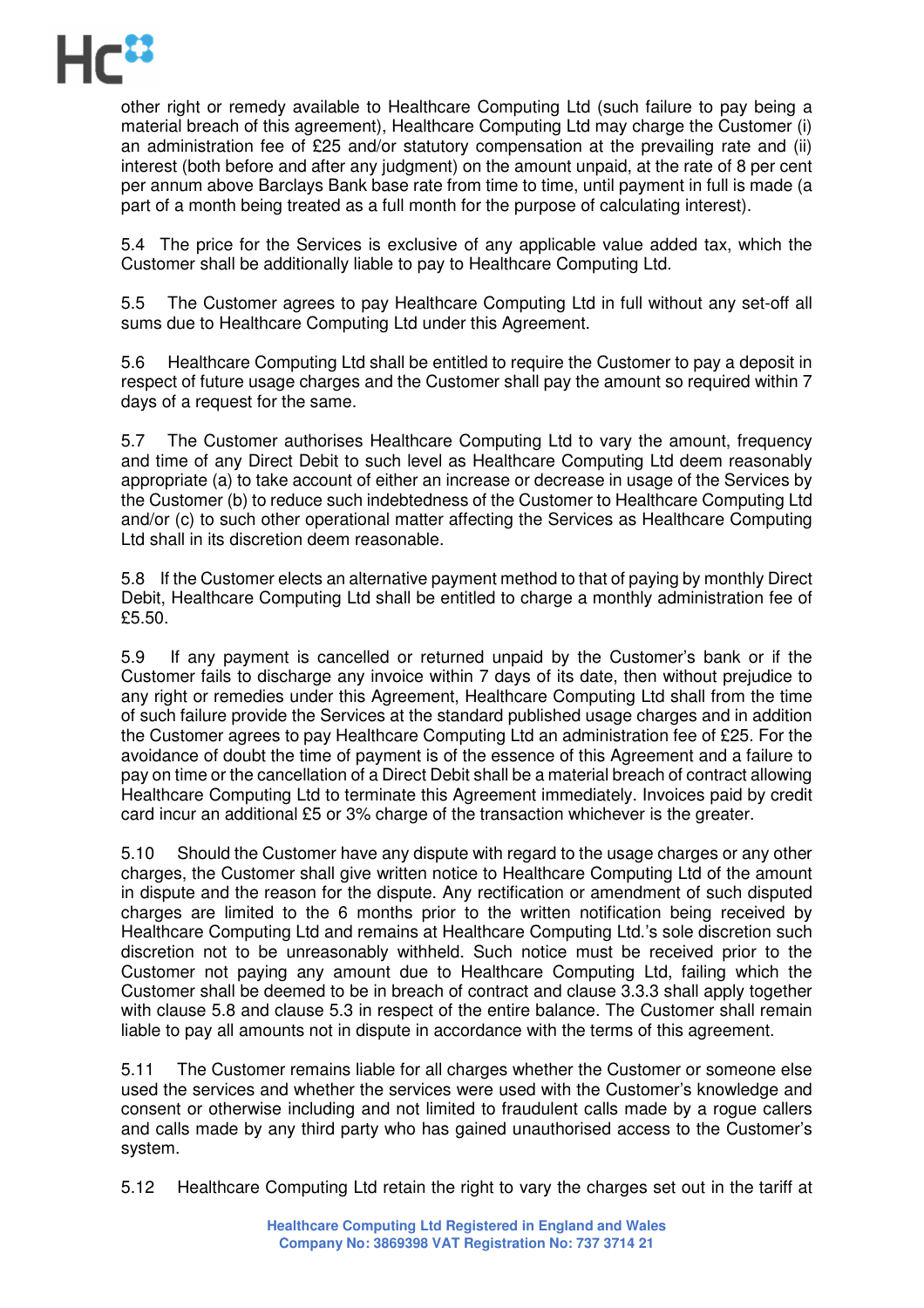

any time upon giving the Customer 7 days' notice such notice to be given either on the monthly invoice or on www.healthcarecomputing.co.uk/network-terms-and-conditions and continued use of the Service is deemed acceptance of these changes.

5.12.1 Where the Customer is a Small Business Customer, we will provide at least 30 days' notice of a change to service pricing in writing to you and/or publish the change on our website at www.healthcarecomputing.co.uk/network-terms-and-conditions . The change to price will not take effect until the end of the 30 day period. As a Small Business Customer, the Customer has the right to end the contract for the service in question with Healthcare Computing Ltd by giving not less than 10 days' notice in writing within 10 days of our notification of the relevant change to pricing. If the Small Business Customer fails to exercise their right to cancel, continued use of service by the Small Business Customer is deemed as acceptance of the relevant change.

5.13 Where the Customer requests the cancellation of a Directory Listing product, they will remain liable for the Directory Listing charges until the next publication of the phone book by BT when the listing will be deemed removed.

5.14 Any calls that are routed by any means beyond the control of Healthcare Computing Ltd and for which you are invoiced by another provider will remain the responsibility of the customer.

5.15 Should a Small Business Customer fail to renew their Agreement prior to the Minimum Term, Healthcare Computing Ltd reserves the right to set the tariff to standard rates (for current standard rates please see www.healthcarecomputing.co.uk/network-terms-andconditions).

5.16 Healthcare Computing Ltd may at its absolute discretion impose a Credit Limit on the Customer's account and any such Credit Limit can be amended at any time without prior notice.

5.17 Where a Rebate is due and payable to the Customer by Healthcare Computing Ltd, the Customer authorises Healthcare Computing Ltd to raise a self-bill on its behalf. Healthcare Computing Ltd will notify the Customer of the amount of Rebate and, subject to clause 5.19, Healthcare Computing Ltd will pay the Rebate due to the Customer within 45 days following the invoice or (if later) within 7 days of the date of receipt by Healthcare Computing Ltd of the sums due from the relevant third party carrier.

5.18 Healthcare Computing Ltd shall have the right at any time to amend the amount of any Rebate by giving the Customer written notice prior to the effective date of the revision which shall apply to all Rebate Services where a Rebate is payable provided to the Customer on or after the date of effective revision of the Rebate rate change.

5.19 Healthcare Computing Ltd may withhold any Rebate due to the Customer under the following circumstances:

5.19.1 Healthcare Computing Ltd has reasonable grounds to believe that the relevant Rebate Service is being used for illegal or fraudulent activity or otherwise in breach of this Contract; or

5.19.2 Healthcare Computing Ltd is notified of a decision or a request by a regulatory body (e.g. Phonepay Plus) relating to a Rebate Service to pay any fine or administrative charge incurred as a result of the Customer's misuse of the relevant Rebate Service; or

5.19.3 The relevant network operator withholds payment of the relevant Rebate (in whole or part) due to Healthcare Computing Ltd in relation to a Rebate Service used by the Customer;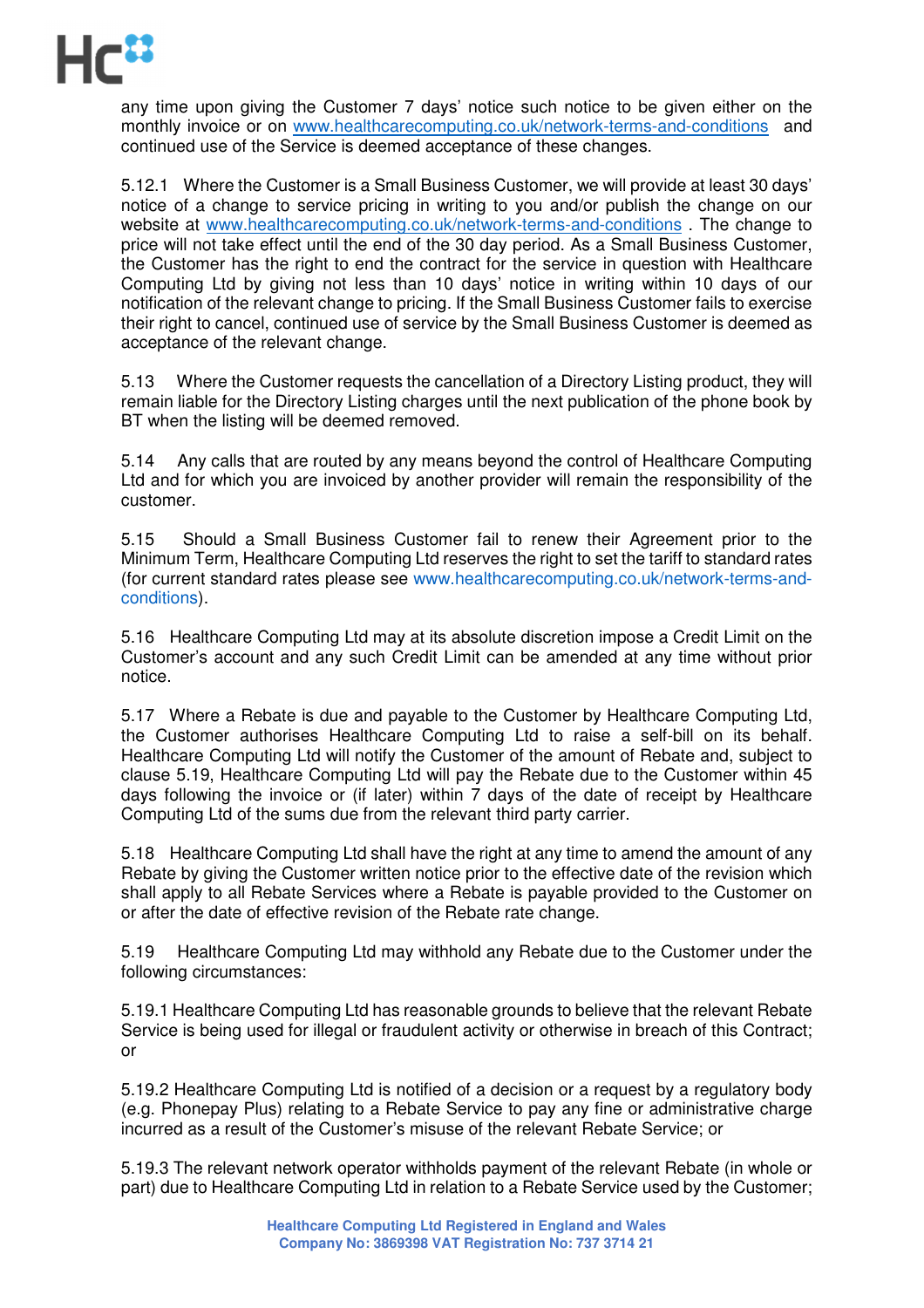

or

5.19.4 The relevant network operator claims repayment of any sum paid to Healthcare Computing Ltd in relation to a Service used by the Customer

# **6. When Healthcare Computing Ltd can Suspend the Services**

6.1 Healthcare Computing Ltd shall be entitled, for business, operational or technical reasons or in order to comply with any numbering scheme or other obligation imposed on Healthcare Computing Ltd by its licence or by any other competent authority (including any network provider), to withdraw or change any telephone number or code or group of numbers or codes allocated to the Customer whether on a temporary or permanent basis provided that Healthcare Computing Ltd gives the Customer the maximum period of notice in writing thereof practicable in the circumstances.

6.2 If the Customer is in breach of a material term of this agreement Healthcare Computing Ltd may at its sole discretion and upon giving the Customer written notice elect to suspend without compensation the provision of Services for a period not exceeding 14 days. If the breach is capable of remedy and is remedied by the Customer within the 14-day period then Healthcare Computing Ltd shall recommence the provision of Services. If the breach is not capable of remedy or if so capable is not remedied within the period of 14 days, then Healthcare Computing Ltd shall have the option of either terminating this Agreement under the provision of clause 6.1 or of continuing the Services.

6.3 If the Customer's call charges exceed the estimated call spend or the Credit Limit given to the Customer by Healthcare Computing Ltd, whichever is the lower, then Healthcare Computing Ltd reserves the right to request immediate payment of the excess amount and to demand in accordance with clause 5.6 a deposit be paid in such amount as Healthcare Computing Ltd shall deem to be reasonable. If payment is not made forthwith by the Customer, Healthcare Computing Ltd shall be entitled to suspend all or any of the Services until payment of the excess amount is made in full.

6.4 Notwithstanding and without prejudice to any of its rights under this Agreement, Healthcare Computing Ltd reserves the right to withdraw the Services or any part thereof at any time if the monthly charges to the Customer are not, in the opinion of Healthcare Computing Ltd, sufficient to make provision of the Services viable for Healthcare Computing Ltd.

## **7. Liability of each Party**

7.1 Nothing in this agreement shall exclude or restrict the liability of either party for death or personal injury resulting from its negligence.

7.2 If the Services fails to operate or the Customer diverts traffic to another carrier, Healthcare Computing Ltd will not be responsible for that carrier's charges.

7.3 Neither party shall be responsible to the other in contract, tort or otherwise for any:

- 7.3.1 loss of business;
- 7.3.2 loss of revenue;
- 7.3.3 loss of profit;
- 7.3.4 loss of data;
- 7.3.5 loss of contracts;
- 7.3.6 loss of anticipated savings; or

7.3.7. for any other indirect or consequential loss whatsoever.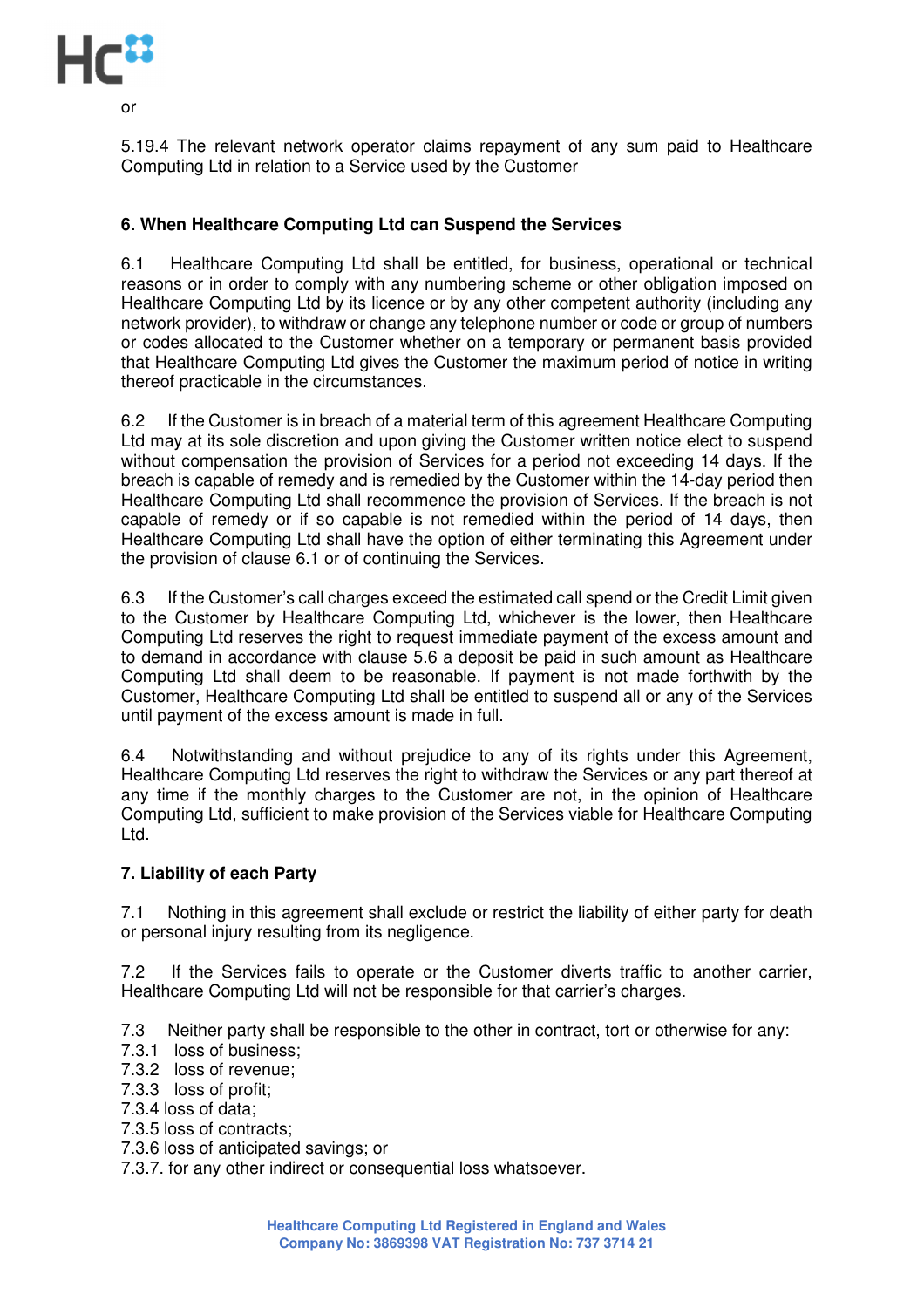

save that this exclusion shall not apply to the fraudulent activities of either party nor to any claw-back or other loss suffered by Healthcare Computing Ltd pursuant to the determination by an airtime services provider that the Customer has used and/or provided services using the Equipment and/or Services which it deems a gateway.

7.4 Healthcare Computing Ltd.'s liability to pay Service Credits in accordance with Clause 2.17 shall be the maximum extent of Healthcare Computing Ltd.'s liability and the Customer's sole financial remedy for Service Failures.

7.5 Each party's liability in tort, contract or otherwise arising out of or in connection with the performance of either party's obligations under this Agreement shall be limited to £1,000,000 for any one incident or series of incidents and £2,000,000 in aggregate. Service Credits paid or credited to the Customer by Healthcare Computing Ltd will be counted and calculated for the purposes of Healthcare Computing Ltd.'s maximum liability.

7.5 Neither party shall be liable to the other for any damage or loss which may be incurred by the other party due to any cause beyond the first party's reasonable control including without limitation any act of God failure or shortage of power supplies, trade dispute, any act or omission of Government, highways, regulatory bodies, other public telecommunication operators or other competent authority, or supply of services by third parties.

7.6 In accordance with clause 9, the Customer will be liable for any fraudulent activity arising at the Customer's site. Controlling unauthorised access (including fraudulent access) to PBX, trunking or other equipment or resource shall be the sole responsibility of the Customer.

## **8. Mobile Services**

8.1 In respect of Mobile Services and unless Healthcare Computing Ltd advise otherwise the Customer shall enter into an agreement direct with the Airtime Services Provider and is responsible for all aspects (including the management) of that airtime service agreement. Healthcare Computing Ltd shall assist the Customer wherever possible in the management of the airtime service agreement.

8.2 If Healthcare Computing Ltd agrees to reimburse to the Customer charges for specified mobile numbers in respect of the Customer's transferring Airtime Service Provider in respect of such mobile numbers reimbursement must unless otherwise agreed in writing (i) be claimed by the Customer not earlier than four months from the date of transfer and (ii) be only claimed in respect of such mobile numbers as remain live and have not had a notice of termination of agreement served at the date of the claim.

8.3 Healthcare Computing Ltd will be paid commission (initially and on an ongoing basis) by the Airtime Service Provider for introducing the Customer and other customers to it. Such commission may be clawed back in certain circumstances due to the act or omission of the Customer, including if the airtime service agreement is terminated or in respect of gateway or unauthorised use by the Customer. The Customer shall indemnify Healthcare Computing Ltd against any such claw-back and immediately on demand pay to Healthcare Computing Ltd an amount equivalent to that clawed-back.

8.4 Where it is agreed that Healthcare Computing Ltd shall pay to the Customer a cash incentive inducement or subsidy for entering into an airtime services agreement, any such amounts must be invoiced by the Customer in three equal amounts such invoices to be dated and delivered at the end of months 6, 12 and 18 of the airtime services agreement. Payment shall only be due to the Customer where the airtime services agreement has not been terminated before the end of the minimum term of the airtime service agreement. The Customer shall produce to Healthcare Computing Ltd such evidence as Healthcare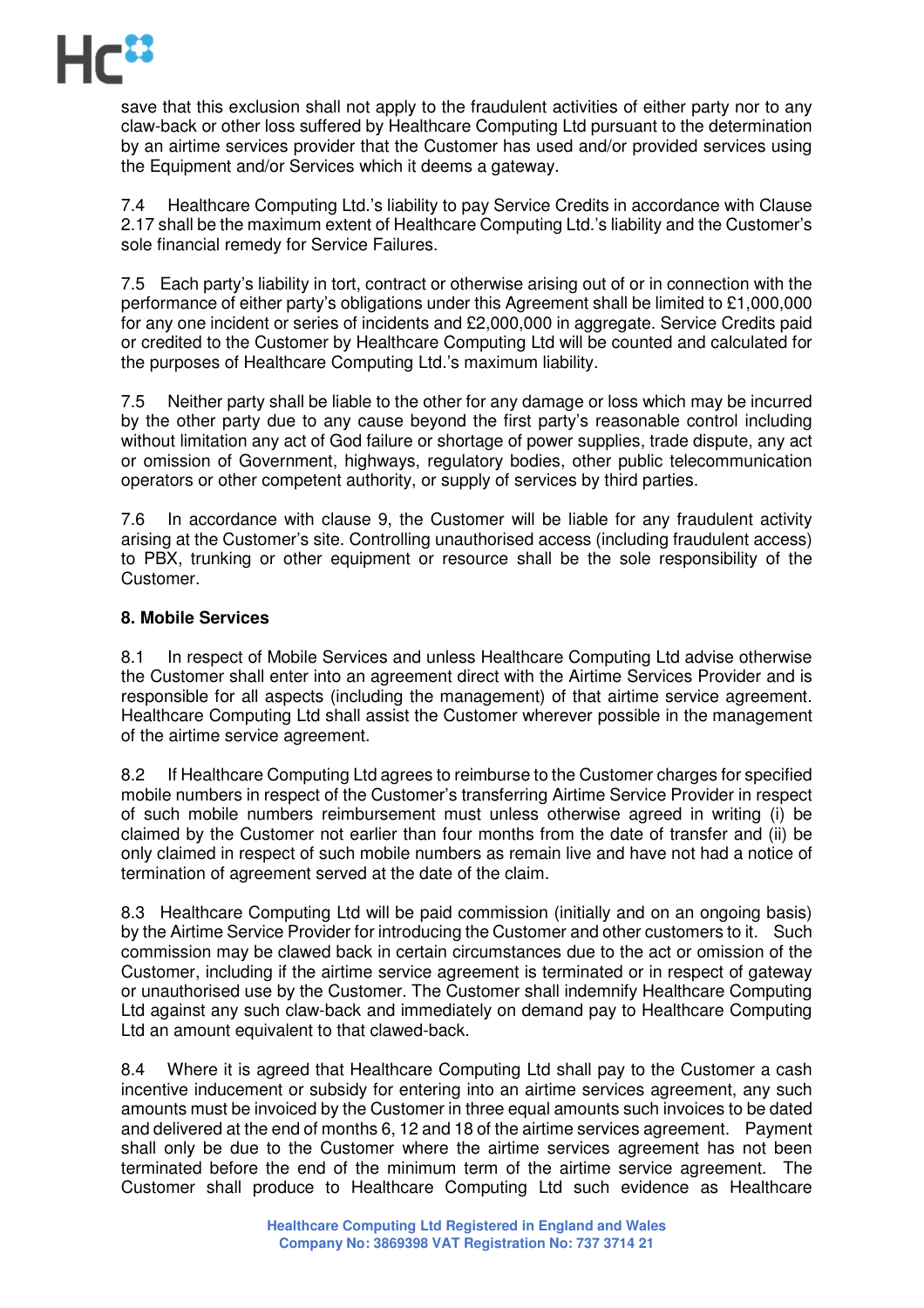

Computing Ltd may reasonably require as to the continuation in force of the airtime service agreement.

8.5 Any cash incentives or subsidies due under this clause 8 that have not been claimed by the Customer within 14 days from the end of the minimum term of the airtime service agreement become null and void.

8.6 Any Equipment supplied in connection with Mobile Services shall be supplied subject to these terms and conditions. Healthcare Computing Ltd shall endeavour to supply the Equipment as soon as practicable and reserves the right to alter specifications or designs at any time to meet such delivery target.

8.7 All such Equipment will be supplied with the manufacturer's guarantee, unless otherwise agreed in writing. The Customer hereby acknowledges that the manufacturer's guarantee is only valid if the Customer complies with the terms and conditions of manufacturer's guarantee.

8.8 The Customer shall be liable for the full costs of any repairs carried out to the Equipment which are not covered by the manufacturer's guarantee.

8.9 The Customer agrees that Healthcare Computing Ltd shall not be liable for any loss or costs suffered by the Customer:

8.9.1 following any loss by the Customer of Equipment and/or the unlawful use thereof by a third party.

8.9.2 resulting from loss of network service or other network issues (including the porting of numbers).

8.9.3 The Customer shall be liable for the costs incurred by Healthcare Computing Ltd of obtaining PAC, MAC or similar codes required for the transfer of the Services.

# **9. Fraud**

9.1 For the avoidance of doubt, fraudulent activity includes but is not limited to:

(i) Calls made from the Customer's PBX without their knowledge;

(ii) Calls made utilising the Customer's authentication details; (iii) Calls made from an authenticated IP address.

9.2 The Customer acknowledges that the Service known as "fraud monitor" is not a fraud prevention system and does not prevent unauthorised access to the Equipment. It is the sole responsibility of the Customer to setup and maintain their own security independently of Healthcare Computing Ltd and therefore Healthcare Computing Ltd accepts no liability whatsoever for any costs incurred as a result of a breach of security.

9.3 For the avoidance of any doubt, the Customer responsibilities include but are not limited to;

(i) Secure implementation and management of their systems including

any hardware not provided by Healthcare Computing Ltd such as Firewalls or PBX.

(ii) Maintaining security and confidentiality of authentication details for online service portals and other services.

(iii) Mitigate exposure to any suspected or known security breach by resetting passwords, requesting that accounts are disabled and reporting the incident to Healthcare Computing Ltd.

(iv) reporting the incident to the Police.

9.4 Healthcare Computing Ltd reserves the right to invoice the Customer for any fraudulent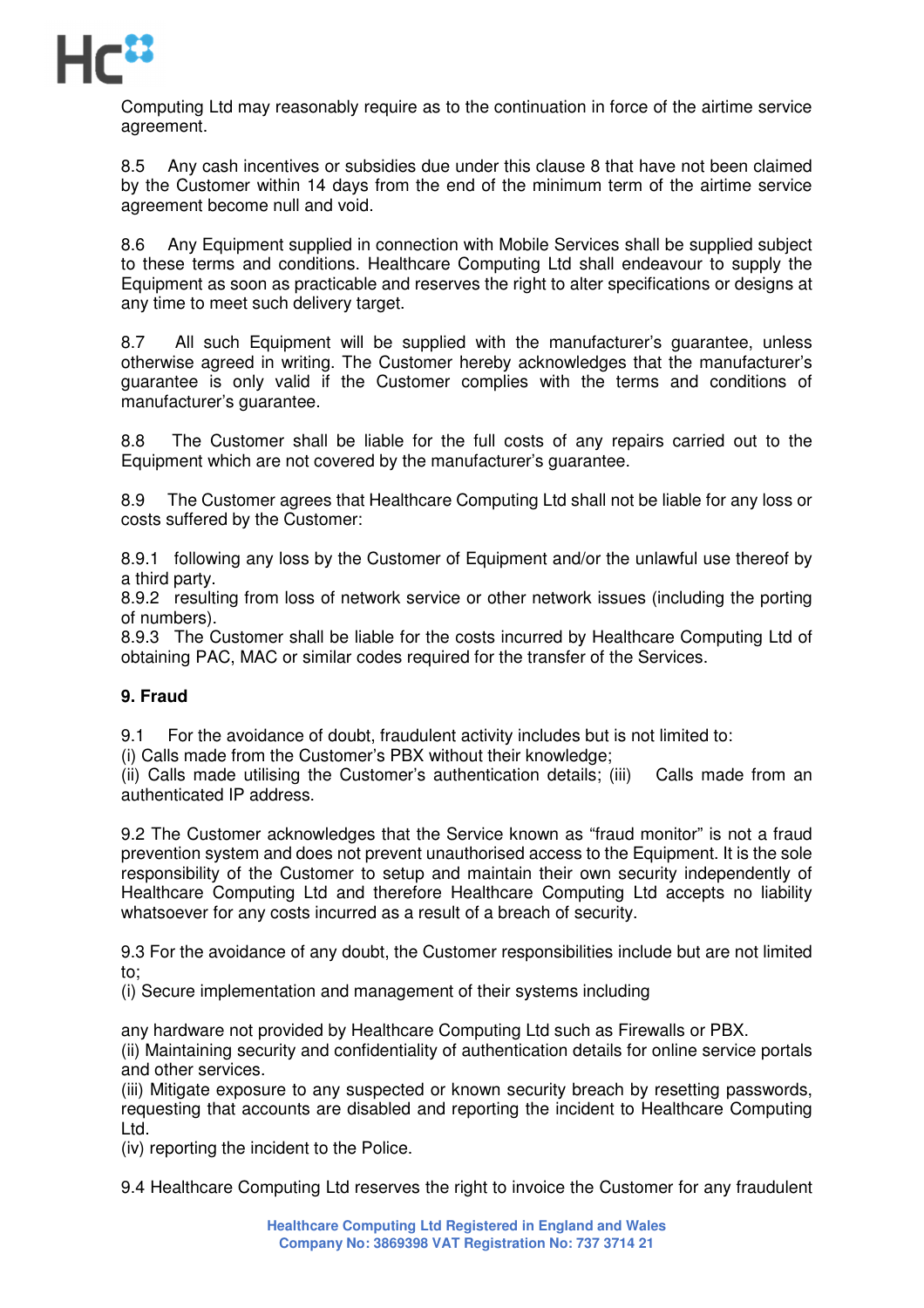

activity made in accordance with clauses 7.6 and 9.1.

9.5 The Customer accepts full and complete liability for any costs, losses or damages incurred as a result of fraud and agrees to indemnify Healthcare Computing Ltd against any against any costs, losses or damage suffered by Healthcare Computing Ltd arising from any fraudulent activity made in in accordance with clauses 7.6 and 9.1 including any costs and expenses reasonably incurred by Healthcare Computing Ltd in investigating any such fraudulent activity.

9.6 Healthcare Computing Ltd recommends the Customer obtains professional security advice with regard to PBX, trunking or other equipment or resource.

## **10. General**

10.1 Healthcare Computing Ltd reserves the right to change the provider of the services to it at any time.

10.2 Healthcare Computing Ltd reserves the right to change these Terms and Conditions at its sole discretion by giving the Customer, subject to clause 10.3, not less than one month's' notice (usually on the front page of the monthly invoice and/or on its website www.healthcarecomputing.co.uk/network-terms-and-conditions . If the changes to the Terms and Conditions is likely to cause a material detriment to the Customer, the Customer can terminate the Contract without charge (other than any outstanding invoices which remain due and payable) in accordance with clause 5.2.1. Should the Customer not notify Healthcare Computing Ltd of any objection to the change to the relevant Terms and Conditions within the one month notice period the Customer's continued use of the Services thereafter will be deemed acceptance of such changes.

10.3 If Healthcare Computing Ltd is required to make a change to these Terms and Conditions as a result of any legal or regulatory requirement, Healthcare Computing Ltd will give the Customer as much notice as Healthcare Computing Ltd receives from any such legal or regulatory body.

10.4 A notice required or permitted to be given by:

10.4.1 Healthcare Computing Ltd under this agreement shall be in writing addressed to the Customer at its principal place of business or such other address as may at the relevant time have been notified pursuant to this provision to Healthcare Computing Ltd and shall be deemed

served on the second day after the same has been posted.

10.4.2 the Customer under this agreement to Healthcare Computing Ltd shall be sent by recorded delivery, shall be in writing and addressed to Healthcare Computing Ltd.'s principal place of business or such other address as may at the relevant time have been notified pursuant to this provision to the Customer and shall be deemed served at the time of delivery.

10.5If any provision of this agreement is held by a court or other competent authority to be invalid or unenforceable in whole or in part the validity of the other provisions of this agreement and the remainder of the provision in question shall not be affected.

10.6 The Customer shall not assign sub-license, delegate or otherwise deal with all or any of its rights and obligations under this agreement without Healthcare Computing Ltd.'s prior written consent, such consent not to be unreasonably withheld. Nothing in this agreement shall be deemed to grant to the Customer a licence to use any software or other intellectual property right (which shall include the Healthcare Computing Ltd trade marks) other than